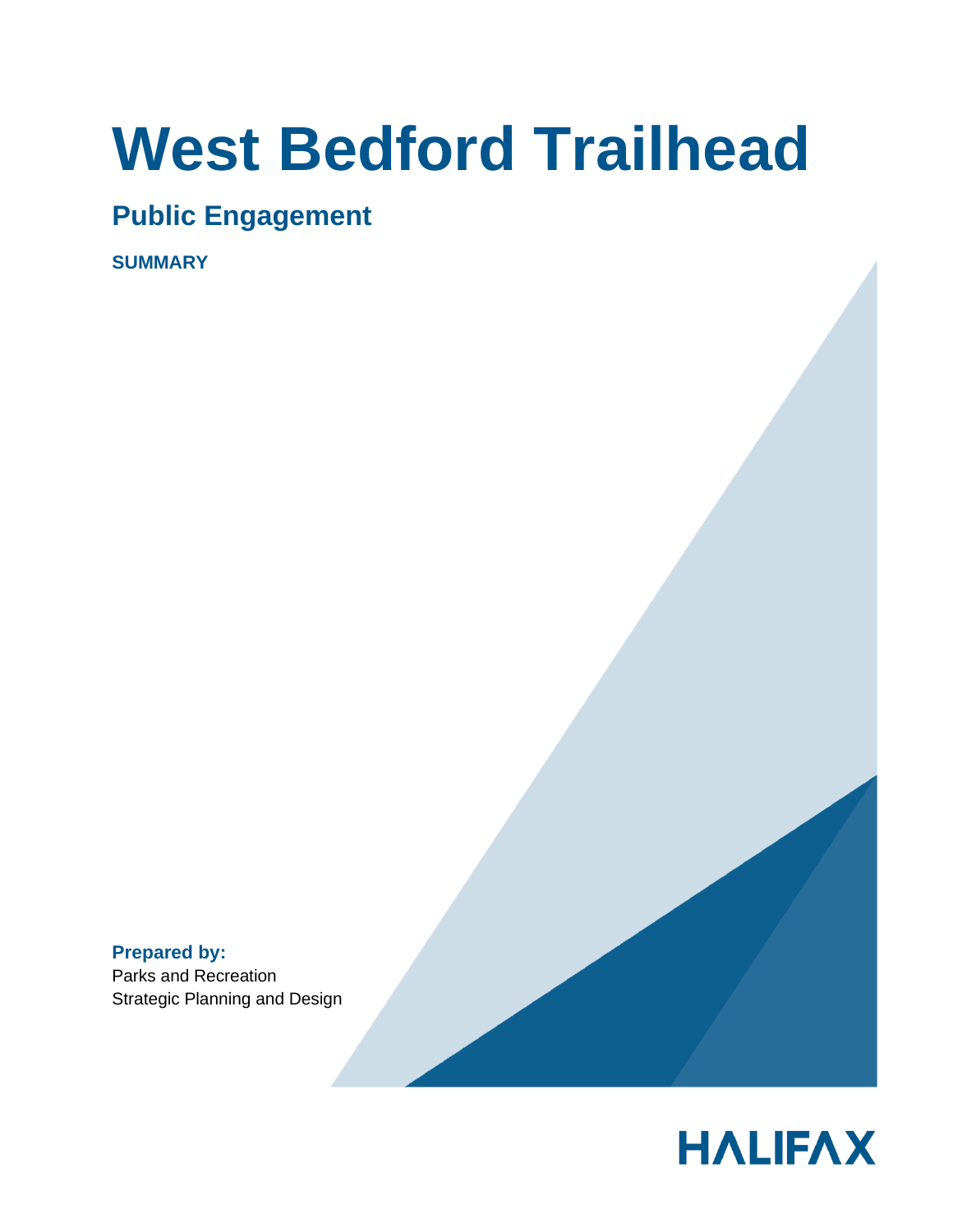# **Overview**

# **Purpose of Engagement**

The municipality was interested in assessing how the development of a future trailhead in the rapidly growing community of West Bedford might impact how people currently enter the Blue Mountain-Birch Cove Lakes area.

An online survey was conducted over five weeks and closed March 5, 2021. The survey provided the opportunity for both informing the public about the future trailhead, and in gathering additional feedback from respondents on current use and future development. There were 256 submissions.

# **Participation**

- 45% of respondents were women; 49% were men; 1% were non-binary and 4% preferred not to answer.
- Less than 1% of respondents were under 18; 15% of respondents were aged 19-34; 40% were aged 35-49; 30% were aged 50-64, and 15% were over 65.
- 92% of the respondents provided the first three digits of their postal code.  $(N=235)$  Three postal code designations - B4B (34%), B3M (21%), and B4A (10%) - accounted for more than 50% of the respondents. These postal code designations cover Bedford, Clayton Park, and many of the communities that are identified with Hammonds Plains Road.

# **Engagement Summary**

Responses from this engagement process provide the municipality with indications on current visitation habits and user perspectives regarding Blue Mountain-Birch Cove Lakes. Noted results from this survey would include where respondents identified:

- The development of additional trailheads within the immediate area is seen as very important by the majority of respondents.
- Blue Mountain-Birch Cove Lakes is serving as a regional destination. 74% of survey participants indicated that they rely on vehicles to travel to the area.
- During the summer and fall seasons, visitors are generally taking trips that are more than two hours in duration.
- There are expressed concerns with the lack of an overall plan for Blue Mountain-Birch Cove Lakes. There are also concerns with the environmental impact of overuse, with the expectation that the negative impacts associated with public use will continue to increase as surrounding residential development occurs.
- Leave No Trace principles are strongly supported by the public.

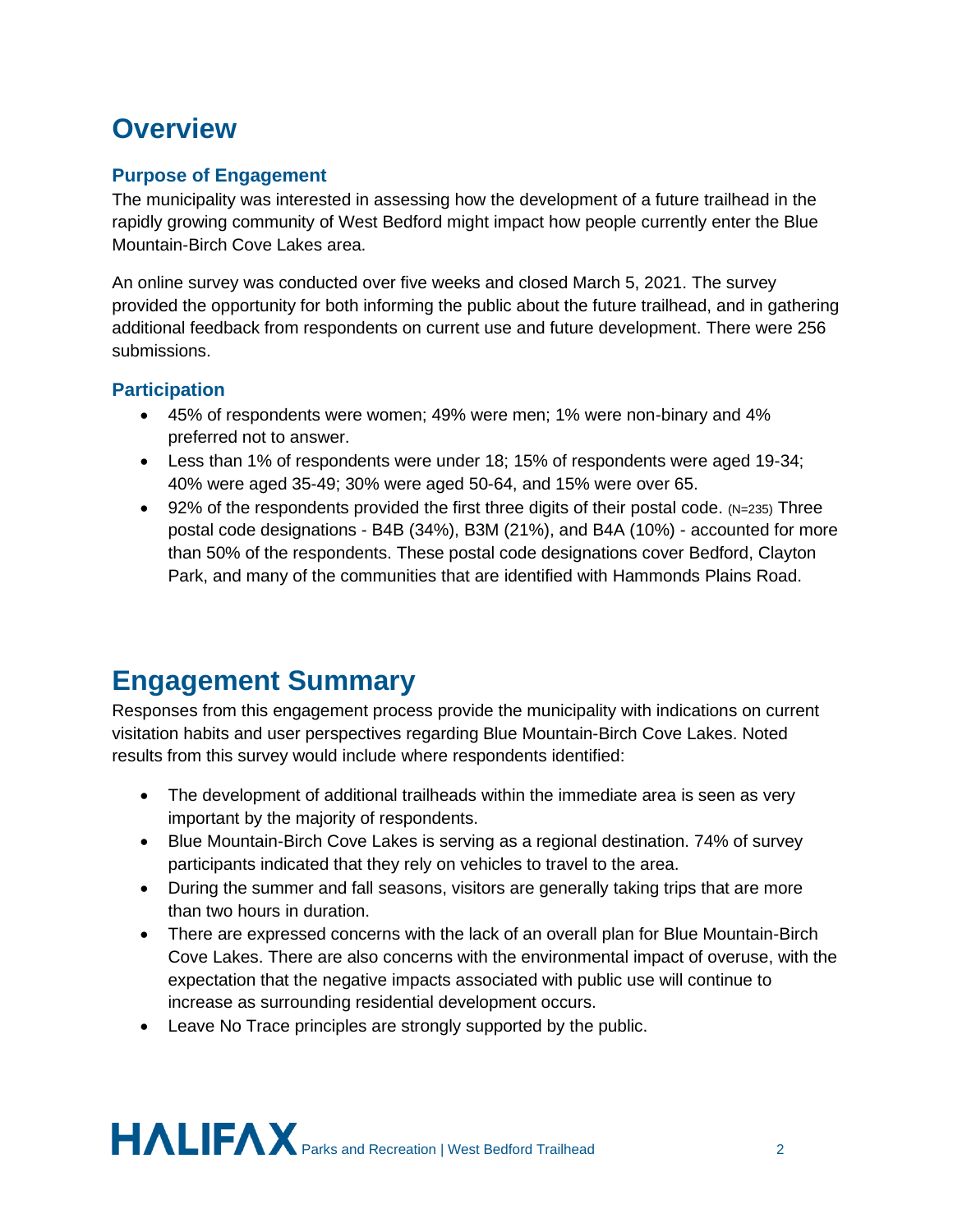#### **Frequency**

When asked how frequent they visit Blue Mountain-Birch Cove Lakes by season, respondents indicated they were taking more trips in the summer and the fall. Within all four seasons, a small cohort identified that they visit very frequently, making more than 26 trips within a single season. Such a response equals two visits or more per week, on average. The percentage of respondents who were "very frequent" visitors increased marginally in the summer and fall seasons.



Q1. What is the typical number of visits you make to the Blue Mountain-Birch Cove Lakes area, by season.  $N=246$ 

**HALIFAX** Parks and Recreation | West Bedford Trailhead 3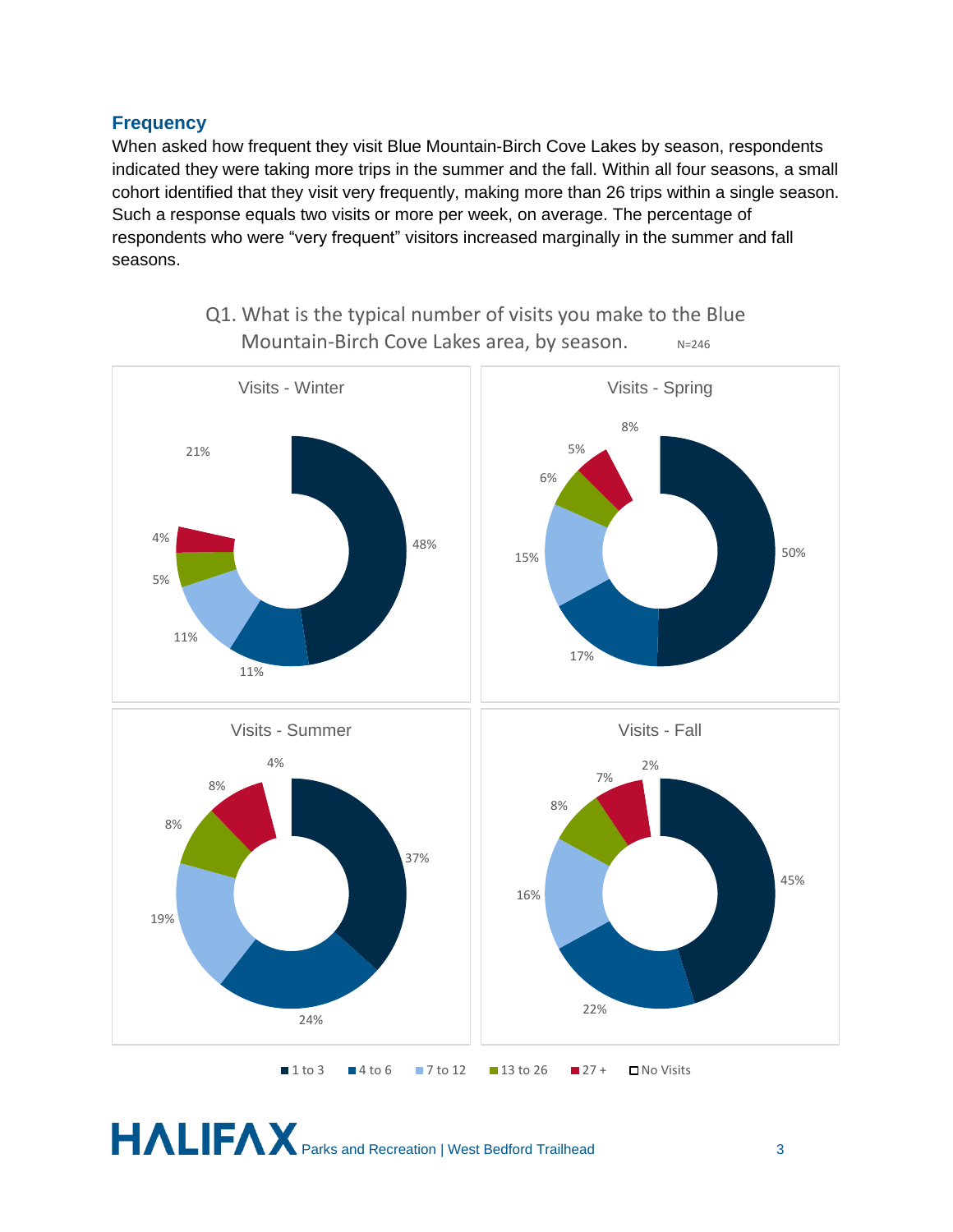When adding the seasonal totals of respondents:

- 45% indicated that they visit 1-12 times per year.
- 41% of the respondents who are visiting less than 12 times per year do not visit in the winter.



Survey respondents who can be categorized as "very frequent" users (more than 96 visits per year) did not identify as much of a variance between the number of visits they undertake per season.

While recognizing this cohort is considered a very small sample size, it is noted where "very frequent" users did show a variance in their responses to other survey questions, when compared to other respondents, including:

- more likely to include dog-walking as an activity;
- the future trailhead off Brookline Drive is not as likely to impact their preferred choice of access;
- a preference in developing fewer, large-sized trailheads (although still not a majority).

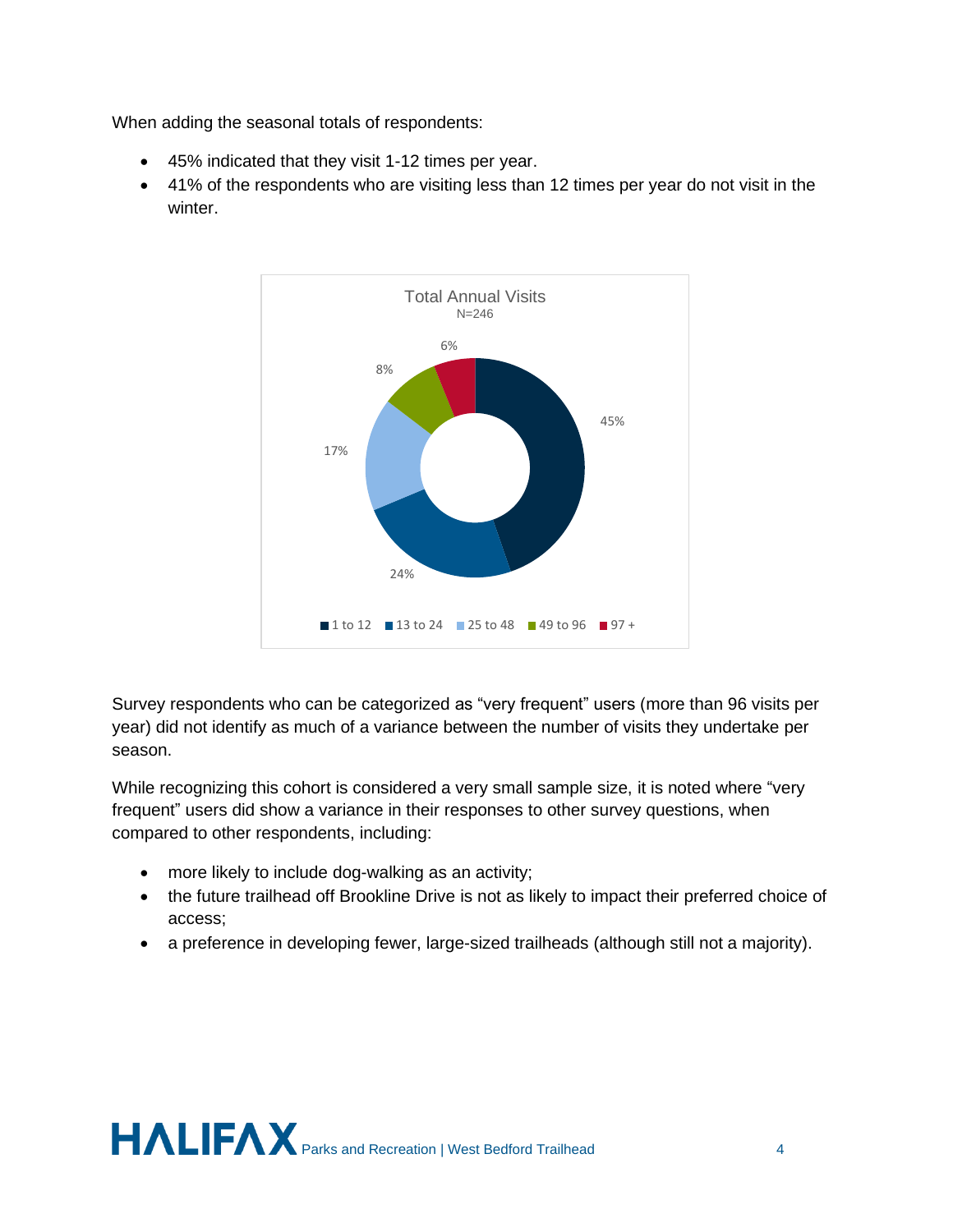## **Duration**

More than 50% of respondents indicated that their typical visit was more than 2 hours during the summer, with the responses provided for fall being generally comparable. For winter and spring, there was a shift to shorter visits. Duration impacts on both the user's experience and on the question of trailhead capacity, notably when many people are travelling by vehicle.



# **Mode of Travel**

88% of respondents travel by vehicle when visiting the Blue Mountain-Birch Cove Lakes area. 74% identified it as being their one method of travel. As neighbourhoods adjacent to the proposed Park are developed further, there are concerns where the number of visitors choosing particular points of access are significantly more than what can be accommodated.

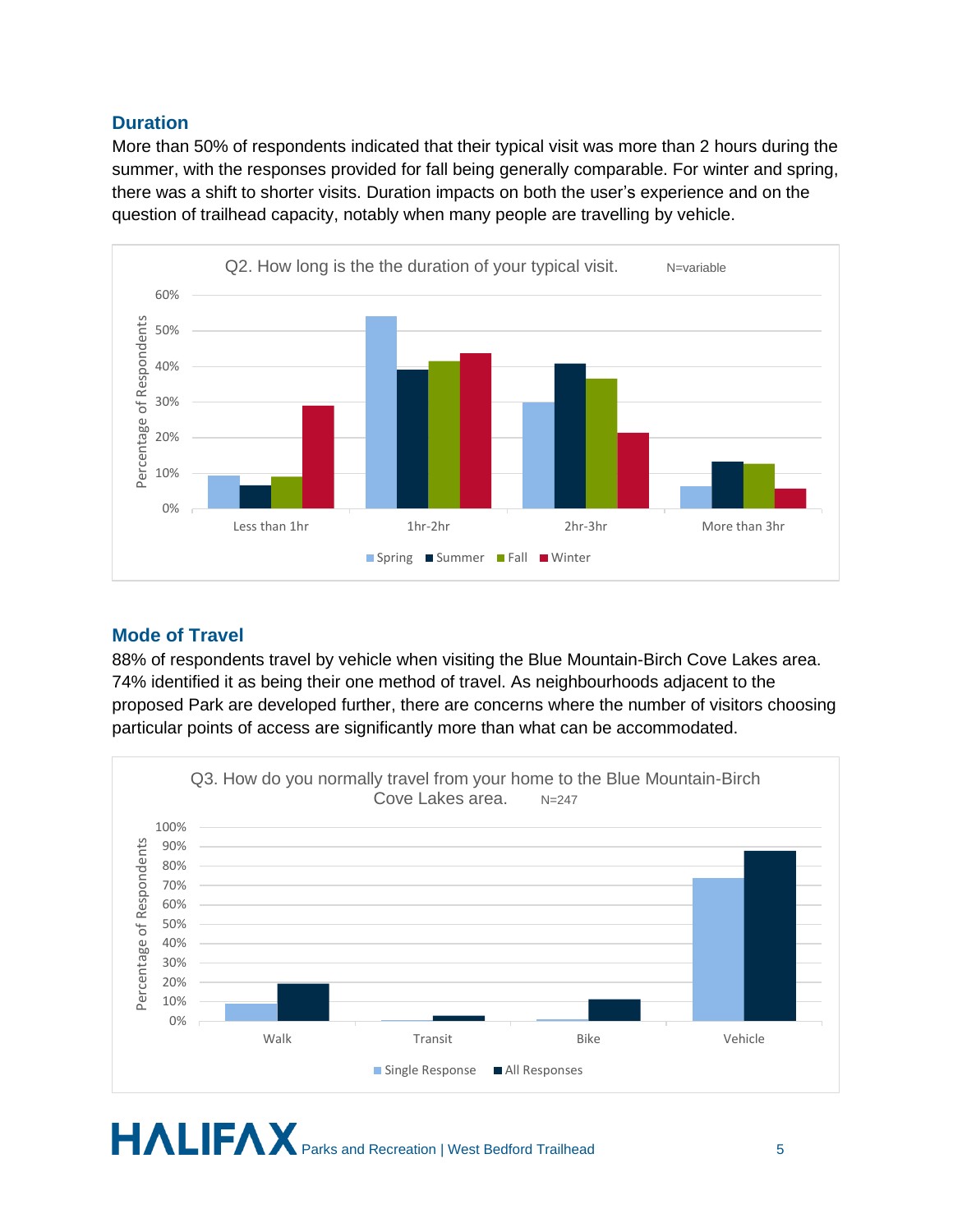## **Preferred / Current points of access**

Participants were asked to identify the location from which they most frequently access the Blue Mountain-Birch Cove Lakes area through a survey mapping function. 85% of respondents (N=217) provided a location, the remainder either chose not to answer, or their input was unable to be as easily categorized, per the groupings below. Individual responses were clustered to fit with five geographic areas, to differentiate the preferred access points on a broader level:

- Various points near or in Bayers Lake Business Park, or locations proximate to the Highway 102 exit to Lacewood Drive;
- South of Kearney Lake, towards the eastern end of the lake, to include the Maskwa parking lot, and other locations near or along Saskatoon Drive;
- South of Kearney Lake, towards the western end of the lake, to include Colins Road, and locations near Black Duck Brook;
- Various points found in the Kingswood area, located west of Blue Mountain, along or at the end of identified public roads within that subdivision;



• Near to the community of Timberlea, between Frasers Lake and Governor Lake.

The majority of respondents (59%) identified a current preference for access points near Kearney Lake. The development of a new trailhead at Brookline Drive may reduce some of the existing volumes identified with these nearby locations, but such an outcome is not a certainty.

The results from this question are consistent with additional written comments submitted by respondents, where there were stated concerns with overuse in particular parts of Blue Mountain-Birch Cove Lakes, and conflicts associated with adjacent residential uses.

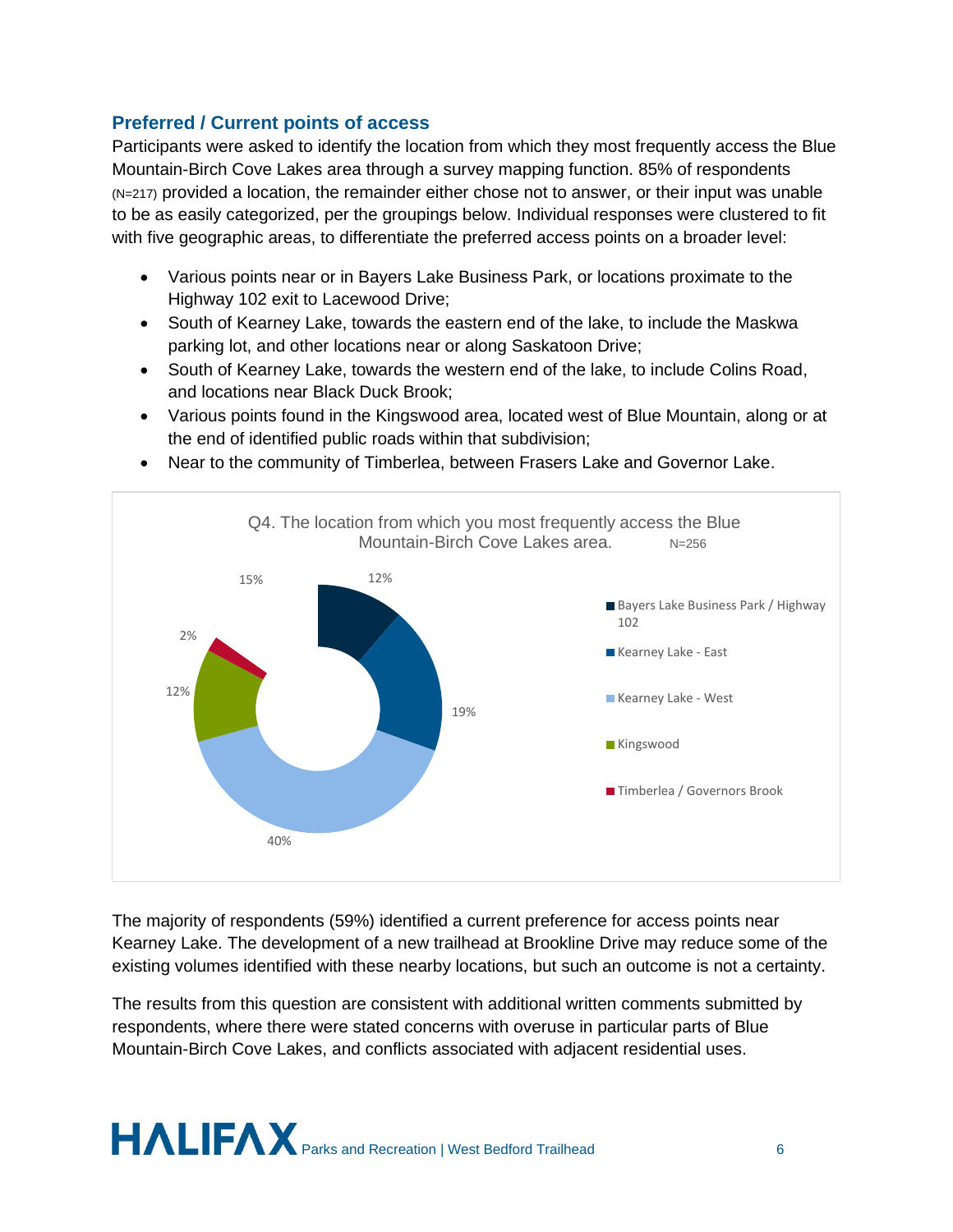# **Activities**

Participants were asked what type of activities they pursued, allowing for multiple responses. Nearly all survey respondents (96%) visit for hiking purposes. The next most popular activities were swimming and dog walking, with 33% of respondents identified with each of these.

13% of respondents provided an additional write-in response. These responses included fishing, birding, mountain biking, and trail-running (all at less than 3% of respondents). Several write-in responses can be categorized collectively as nature appreciation / stewardship (also identified at less than 3% of respondents), indicating there is a strong attachment in some users with protecting current environmental conditions.



### **Group Size**

Approximately one fifth (21%) of respondents indicated they visit the area by themselves. The duration of a visit, irrespective of season, was marginally longer for people who identified that they usually visit by themselves.

Within the small cohort of respondents who indicated that they visit "very frequently" (96+ visits per year), the percentage who indicated they typically visit alone increased to 40%.

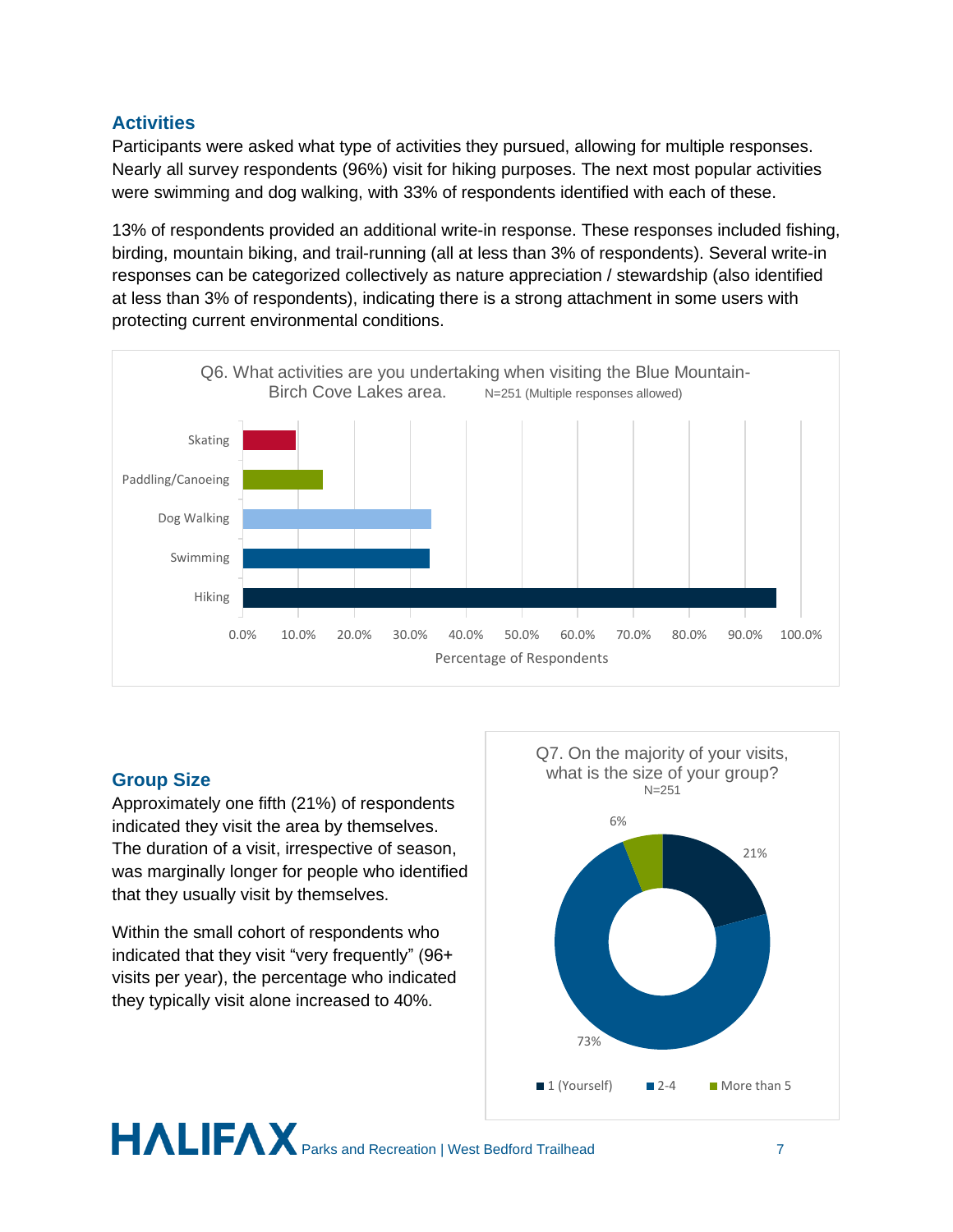## **Feedback on Trailhead Development**

30% of respondents identified where a future trailhead off Brookline Drive would potentially replace their current point of access. An additional 42% identified this trailhead's development would serve as an option, but not necessarily as a replacement. Approximately 10% indicated that the trailhead's development would not likely change their current choices.

The responses identified with the importance of establishing additional trailheads in the West Bedford / Kearney Lake / Kingswood area were consistent with the feedback above, where 77% of respondents identified the matter as important or very important.



Respondents who identified that they walk into Blue Mountain-Birch Cove Lakes, were more likely to rank establishing additional trailheads as "very important" (65%) than those who travel by vehicle only (50%).

With this area's continuing rapid residential development, staff considers there is a priority need in both realizing the completion of the proposed trailhead off Brookline Drive, and that the conditions associated with other existing access points within the immediate area be monitored further by the municipality, following the trailhead's development.

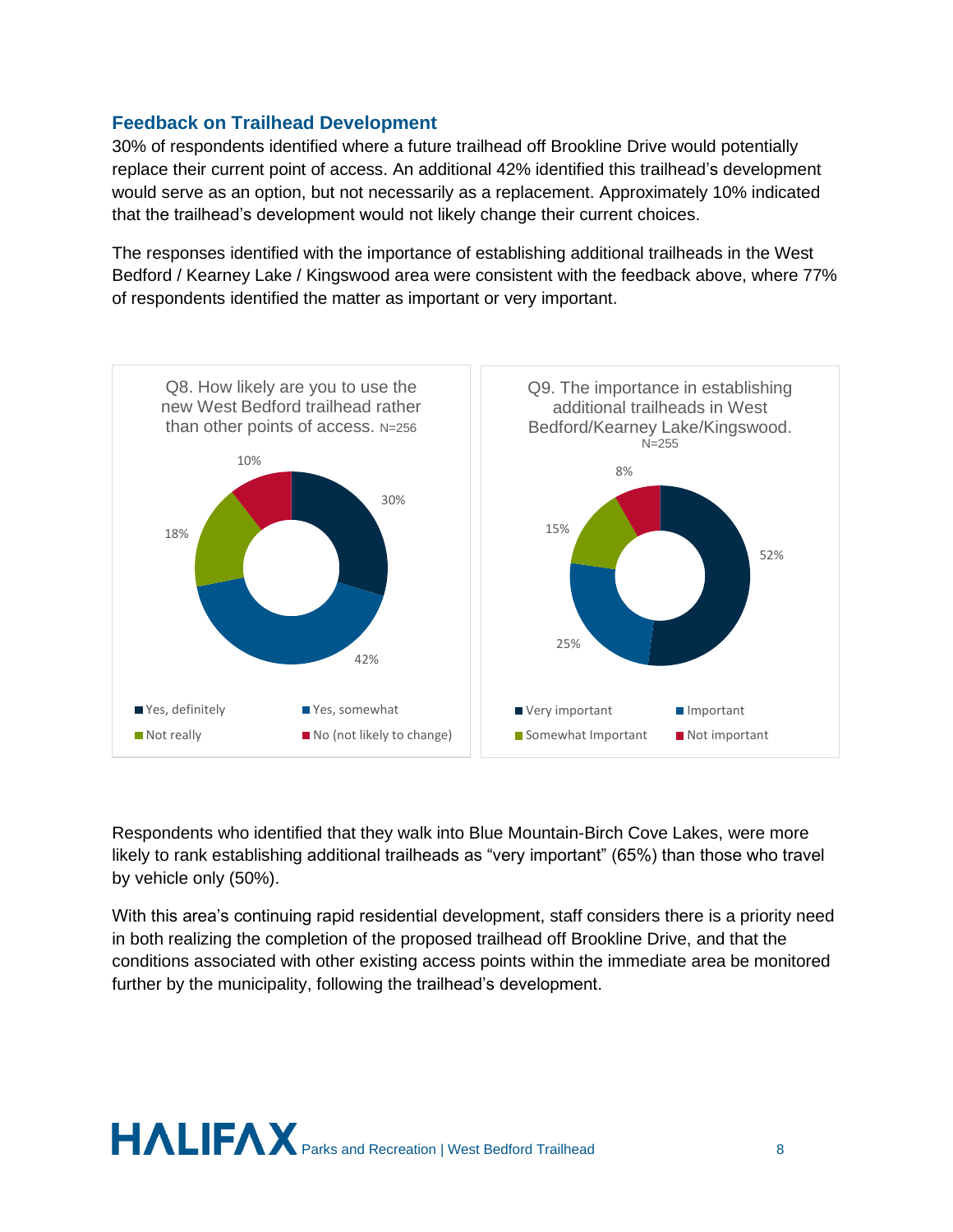Survey respondents also provided input on the broader question of the suitability of trailhead size within existing or emerging neighbourhoods that surround the proposed Park. While the trailhead development off Brookline Drive was established in an agreement well before this survey's initiation, additional public feedback on this consideration can be useful in informing future development decisions.

The majority of respondents identified having a greater number of smaller-sized trailheads was preferable to having fewer, larger trailheads. However, a sizeable cohort (21%) of respondents considered more information was needed. These responses correspond with written comments that identified where the municipality should be undertaking a broader planning exercise to review critical issues, to include public access points.

A determination on the number, size, and specific location of trailheads would consider both overall plans for the proposed Park's development, and the immediate impacts associated with local neighbourhoods, as they are developed. Public feedback on this question suggests that while there is recognized preference for having smaller but more numerous points of access, there are stated concerns if the municipality does not proceed towards this preferred outcome from an established plan.



**PALIFAX** Parks and Recreation | West Bedford Trailhead 9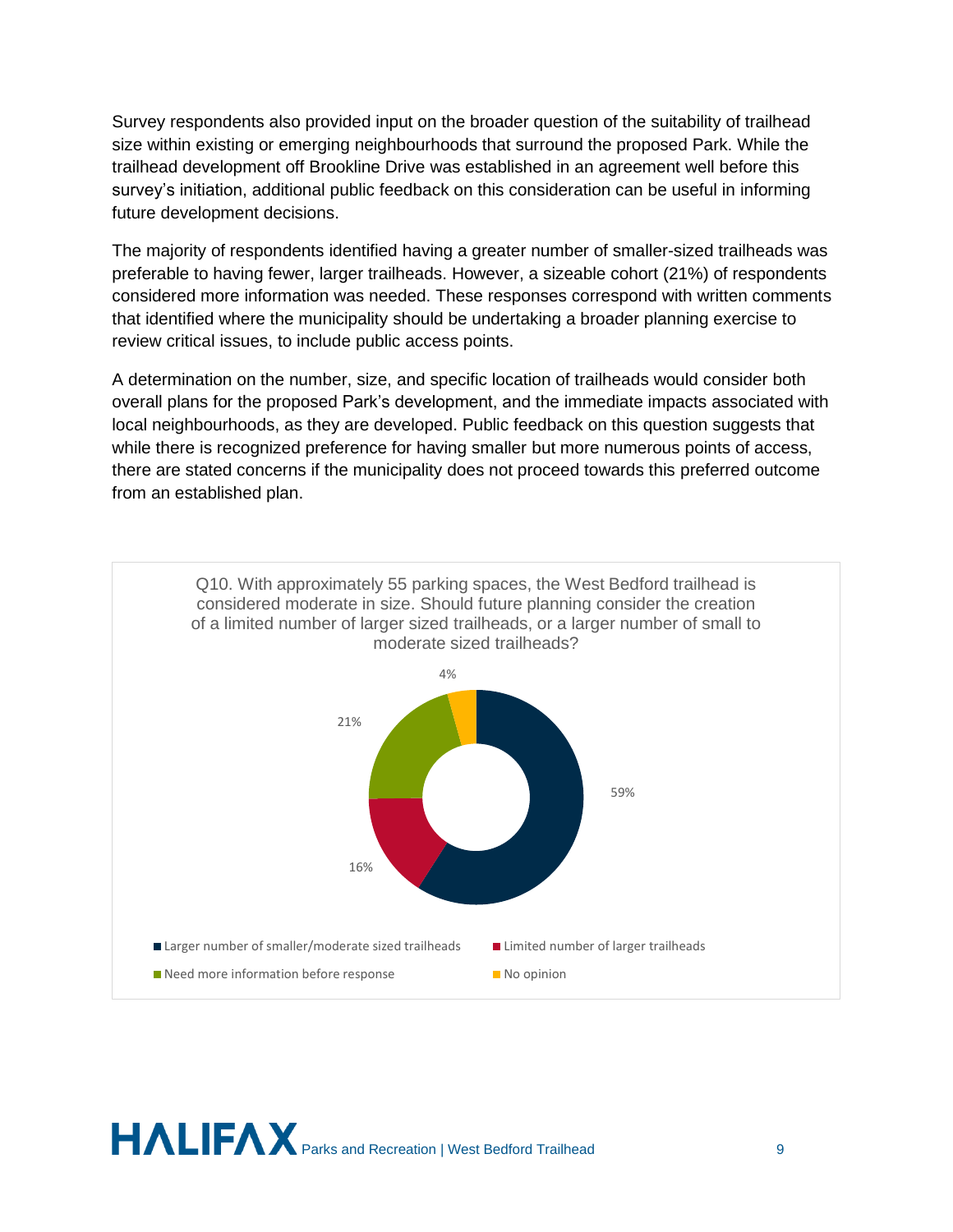## **Expectations on Trail Conditions**

When asked about their expectations on future trail conditions, the majority of respondents were supportive of minimal trail development, which is generally identified with natural surfaces (as opposed to the development of gravelled surfaces), narrower trail widths, and an allowance for steeper grades. Respondents were equally predisposed to advancing user responsibility and awareness, where Park users would take necessary precautions for their own personal safety. The municipality can support a culture of "user responsibility" through effective communications.

Survey respondents were overwhelming supportive of Leave No Trace (LNT) principles in trail use, with 93% agreeing or strongly agreeing. The municipality's role in fostering LNT includes proper signage and effective waste management at identified trailheads. There were some expressed concerns whether municipal actions would be sufficient in achieving the desired LNT outcomes. The municipality may consider working with community interest groups invested in environmental stewardship, as one means to impact on "user responsibility."

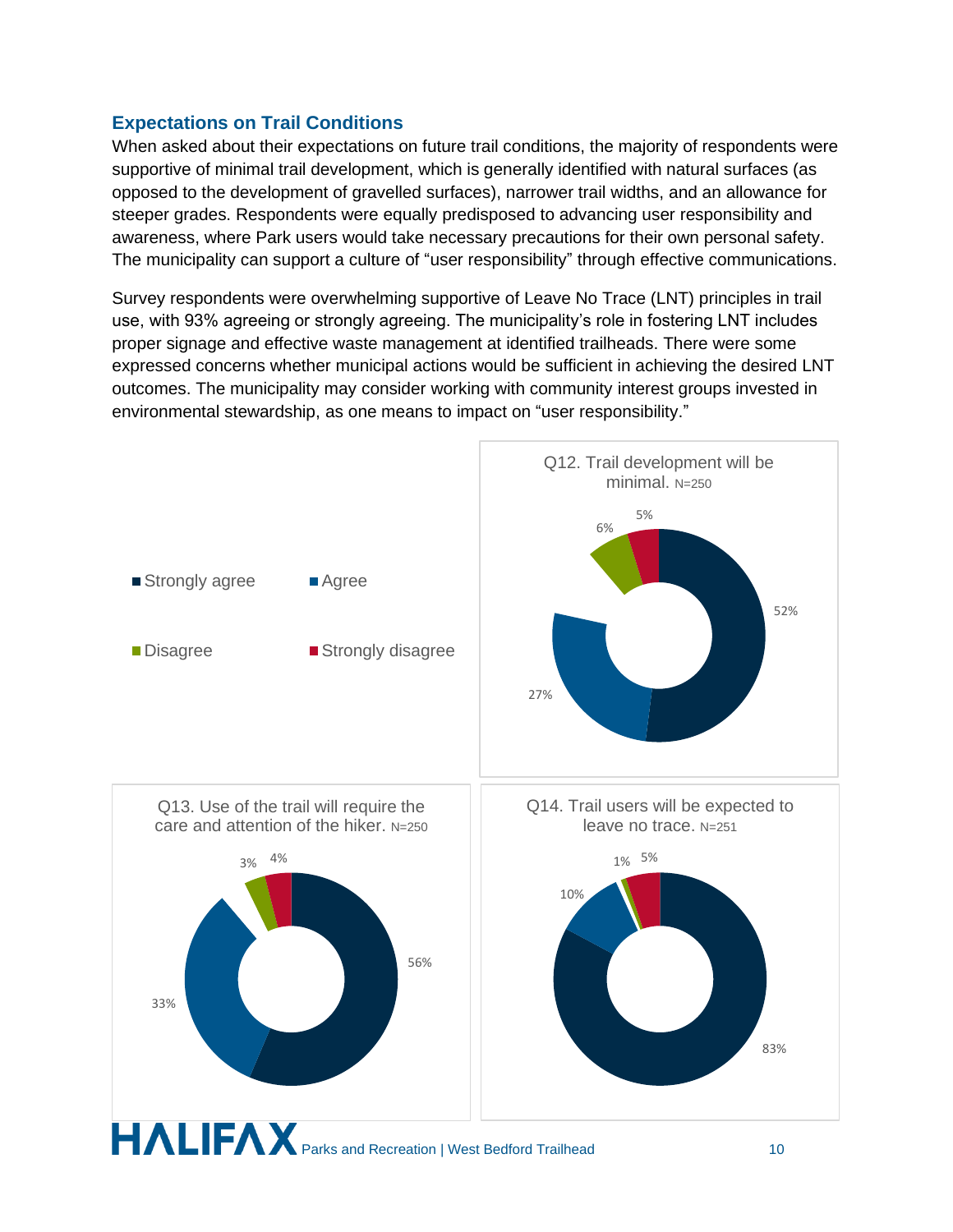#### **Written Comments**

The survey provided multiple opportunities for respondents to write in their comments. Two sections offered respondents space to outline their additional thoughts on trailhead development and proposed trail conditions. Separate sections asked for feedback on Blue Mountain-Birch Cove Lakes Regional Park, and on municipal parks in general.

61% of respondents included at least one write-in comment. Comments can be grouped into 8 major categories. The following charts highlight where, within each of these 8 categories, there was a common theme expressed or identified from 5 or more respondents.

#### **Trailhead development:**

The most popular write-in comment was that more trailheads were needed. Where some respondents identified a preference for smaller-sized trailheads, this consideration was supplemented by a written comment that having a network of (small-scaled) locations would potentially result in less impact and less overcrowding at each of the potential trailhead sites. Some respondents noted their preference for seeing to the development of existing access points, or where other locations were considered as more of a priority than the West Bedford trailhead, based on current use. Commentators also identified where the Blue Mountain-Birch Cove Lakes area serves as a year-round destination, and where the municipality may consider developing trailheads that would accommodate for year-round use.



#### **Trail conditions & development:**

Comments on trail conditions presented a wide diversity of viewpoints. A subset of comments identified where the municipality should consider the provision of regularly maintained gravelled trails, to make the experience more accessible to all parties. A larger subset provided comments that identified the opposite preference / perspective to this, in that future trail developments should be kept to a minimum, and/or that any trail be done as naturally as possible.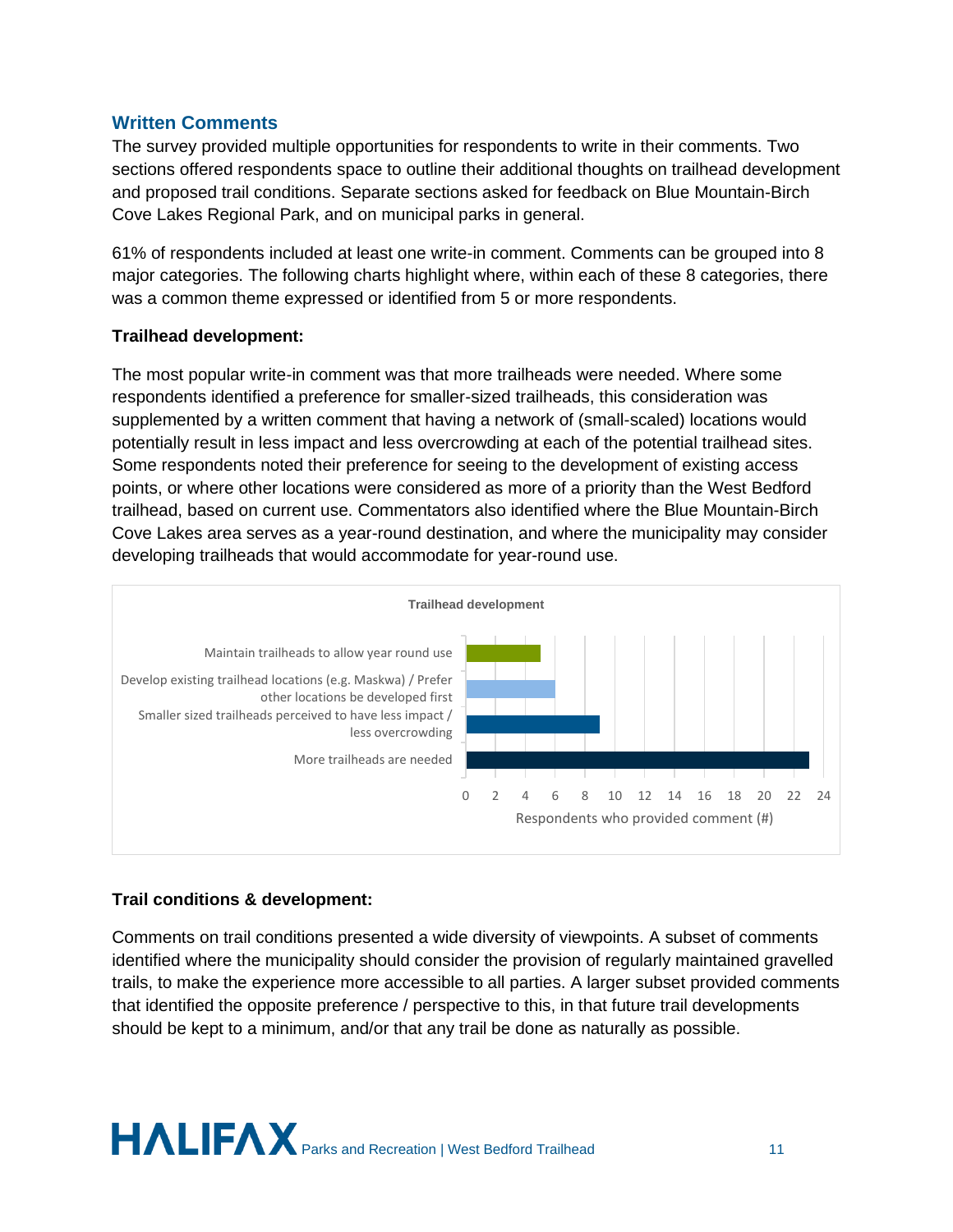

#### **Signage:**

There are expressed concerns with the lack of informational signage posted at trailheads or existing access points. The lack of management in trail marking / wayfinding, both for public safety and in reducing the environmental impacts from current users travelling across lands in whatever fashion they wished, was also identified. It was recommended that the municipality undertake a signage program that communicates accurate information, related interpretation, and safety measures, at minimum, at the beginning of any identified trails.



### **Impact on adjacent community:**

Several commentators identified the negative impacts associated with the perceived overuse of current access points within West Bedford, and that the municipality should address these matters more quickly, to include having proper signage and enforcement at specified locations (e.g. at the end of Colins Road).

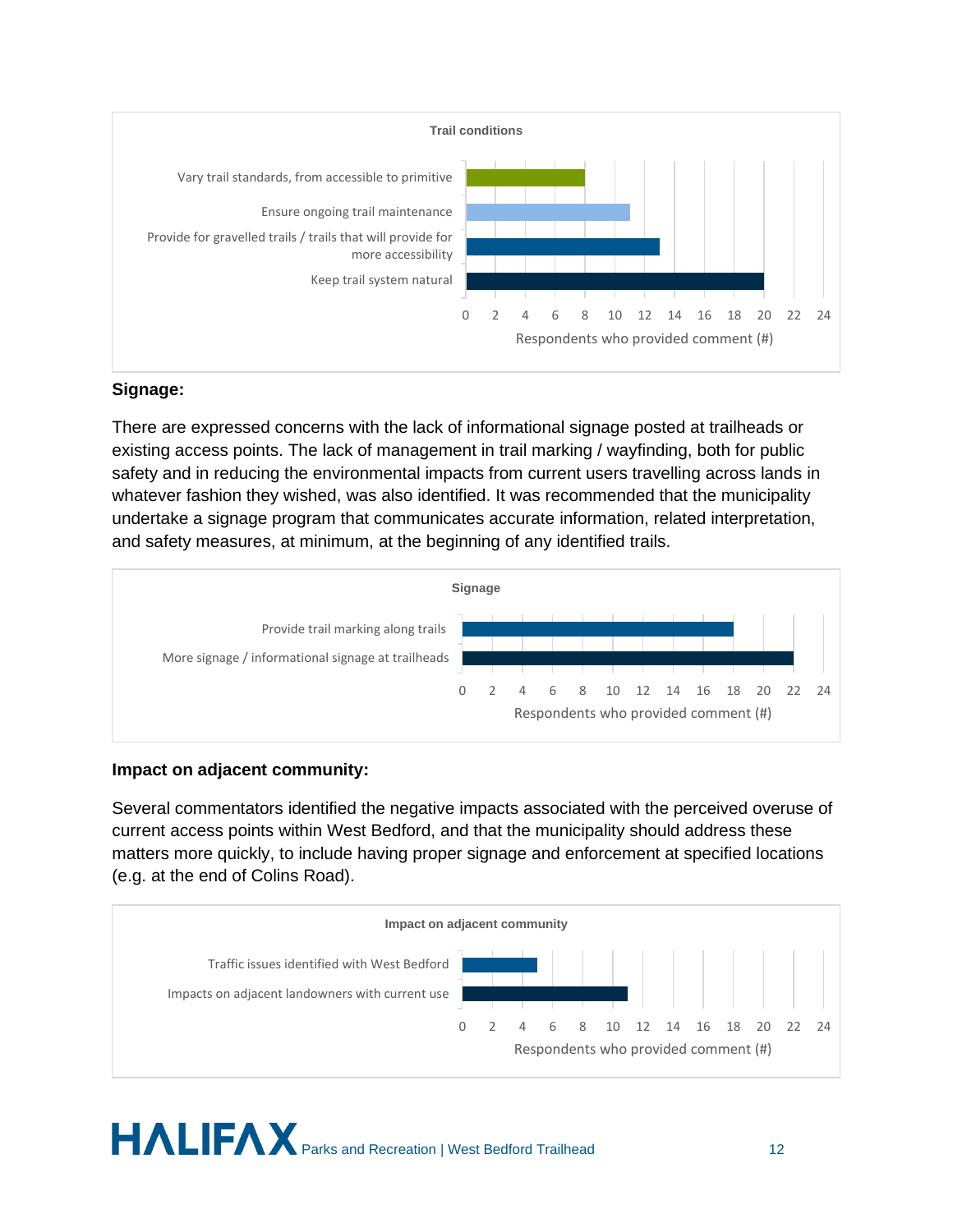#### **Amenities & Maintenance:**

Regular garbage collection at trailheads / general litter control was identified as an area for improvement. Respondents also noted where proposed trailheads expected to serve many users required additional amenity, to include bike storage racks and water fountains. A few commentators saw the need for the municipality to identify canoe access points, or to provide for trails associated with mountain bikes.



#### **Park Planning:**

Concerns were expressed in that the municipality was proceeding without having an overall Plan in place for the proposed Regional Park. Other respondents commented where they wanted the municipality to "get on with it" and have the park's development occur at a quicker pace. Some commentators cited the environmental impacts associated with the lack of planning, or that there was a need for more lands to be protected / be identified with the proposed park. In general: park planning comments were concerned with the municipality's focus being insufficient and where this park's planning and development required prioritization.

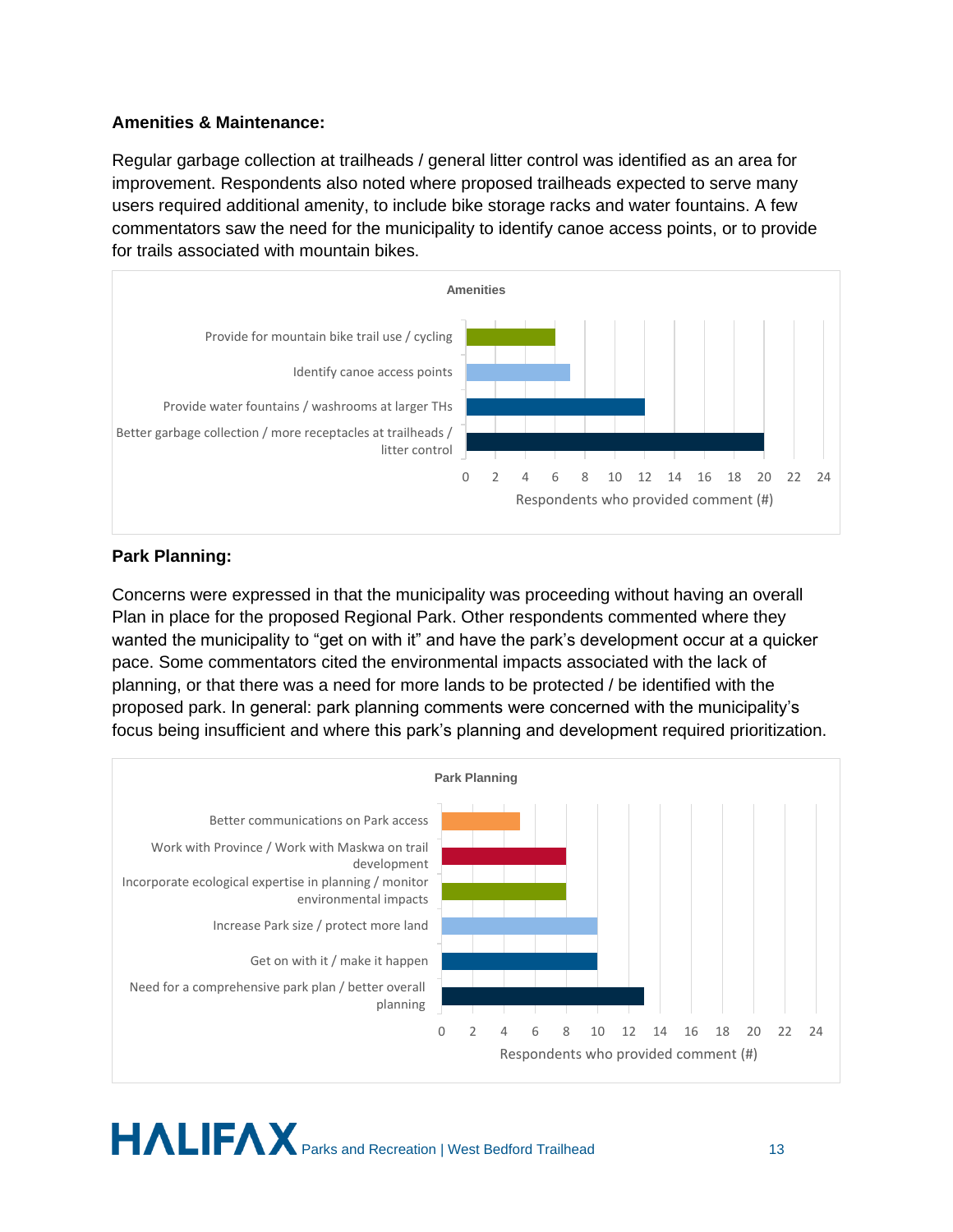## **Environmental Degradation / Overuse:**

There was expressed concern with how the municipality can protect the proposed Park from perceived overuse by the public. Comments focused on environmental protection ranged from "leave the area as wilderness" (including suggestions there be a more restrictive approach to public access) to "have more public involvement through environmental stewardship."

The municipality may consider how to best inform and involve the public on addressing any environmental concerns from the impacts associated with public use.



### **Dogs:**

The topic of dogs generated conflicting perspectives. Many respondents made note of the issue of the number of dogs that were off leash, the environmental impacts associated with the number of dogs, and the lack of signage or municipal enforcement. A smaller subset of comments identified where they considered it was important for the municipality to provide a space for off leash use within the area.

A significant percentage of respondents identified dog-walking as an activity they are already undertaking. Any provision for any future off leash use area cannot include provincial lands. While there are recognizable challenges given the geographic size identified with the public space found in the Blue Mountain-Birch Cove Lakes area, the municipality will need to consider how it can properly address the cited concerns pertaining to both dog numbers and impact.